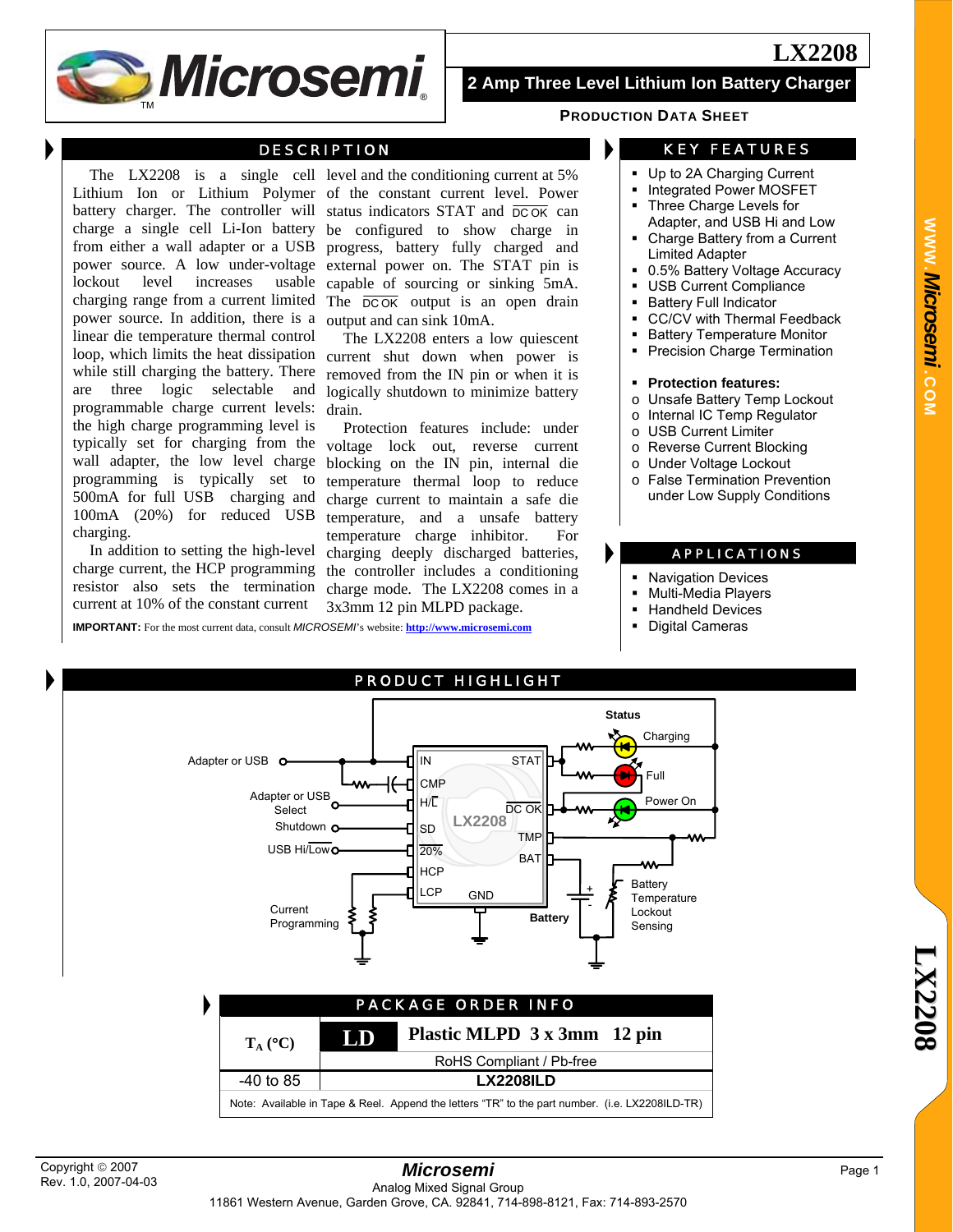

# **2 Amp Three Level Lithium Ion Battery Charger**

**PRODUCTION DATA SHEET**

# ABSOLUTE MAXIMUM RATINGS

| Peak Temp. for Solder Reflow (40 seconds maximum exposure) $260^{\circ}C$ (+0 -5) |  |
|-----------------------------------------------------------------------------------|--|

Note: Exceeding these ratings could cause damage to the device. All voltages are with respect to Ground. Currents are positive into, negative out of specified terminal.

## THERMAL DATA

| LD | <b>Plastic Micro Leadframe Package 12-Pin</b>         |                   |
|----|-------------------------------------------------------|-------------------|
|    | THERMAL RESISTANCE-JUNCTION TO AMBIENT, $\theta_{JA}$ | $33^{\circ}$ C/W* |

Junction Temperature Calculation:  $T_J = T_A + (P_D \times \theta_{JA})$ .

\*The  $\theta_{JA}$  numbers are guidelines for the thermal performance of the device/pc-board system. All of the above assume no ambient airflow. See layout guidelines section for important details.

**Name Pin Description** 

## PACKAGE PIN OUT

**LX2208**



**LD Package**  (Top View)

RoHS / Pb-free 100% matte Tin Pin Finish

| rnal |  |
|------|--|
| е    |  |

| Input, Compensation – Connect a series combination of a 1k resistor and 0.47µF capacitor from IN to CMP.<br><b>CMP</b><br>$\overline{2}$<br>Output, Power status logic pin and LED driver - This pin is an open drain output that can sink 10mA of current to<br>DCOK<br>4<br>the battery.<br>Common Ground – Used as chip ground and as a reference for the battery return.<br><b>GND</b><br>$\overline{7}$<br>GND sets the constant current high level. The following relationship determines the charging current of constant<br><b>HCP</b><br>10<br>current mode: Typically $I_{BAT}$ =7150/R <sub>HCP</sub> when H/L is high. The termination current is set to 1/10 of the HCP<br>current level, and the conditioning current is set to 1/20 of the HCP current level.<br>High or Low load select logic input – A logic high selects the constant charge current level set by the HCP pin<br>8<br>$H/\overline{L}$<br>resistor R <sub>HCP</sub> and a logic low selects the constant charge current level set by the LCP pin resistor R <sub>LCP</sub> .<br>Input Power - Connect to a wall adapter or a USB port.<br>$\mathbf{1}$<br>IN<br>Input, Low Current Programming $-$ A resistor ( $R_{LCP}$ ) between this pin and GND sets the constant current low<br>level. The following relationship determines the charging current of constant current mode: Typically<br>9<br><b>LCP</b><br>$I_{BAT}$ =7150/R <sub>LCP</sub> when H/L is low and $\overline{20\%}$ is high.<br>Input, Shutdown - A logic high places the LX2208 in shut down mode; it can also be used for USB suspend<br>5<br><b>SD</b><br>mode.<br><b>STAT</b><br>3<br>LED in either output state. This pin is low when the battery is in charging mode and becomes high when the<br>charge cycle is finished. It becomes high impedance when the input power is removed.<br>Input, Battery Temperature Monitor - This sense pin determines the battery temperature. It is connected to a<br>resistor network as defined in the application note. When the TMP pin falls below 29% (typ) of $V_{\text{IN}}$ or rises above<br><b>TMP</b><br>11<br>74% (typ) of $V_{\text{IN}}$ it suspends charging. Ground the TMP pin if it is not used.<br>6<br>20%<br>constant charge current level set by the LCP pin resistor R <sub>LCP.</sub> A logic low selects 20% of the constant charge<br>current level set by the LCP pin resistor RLCP. | <b>BAT</b> | 12 | Output, Battery Connection – This pin is wired to the positive terminal of a single cell Lithium Ion/Polymer battery.     |
|-------------------------------------------------------------------------------------------------------------------------------------------------------------------------------------------------------------------------------------------------------------------------------------------------------------------------------------------------------------------------------------------------------------------------------------------------------------------------------------------------------------------------------------------------------------------------------------------------------------------------------------------------------------------------------------------------------------------------------------------------------------------------------------------------------------------------------------------------------------------------------------------------------------------------------------------------------------------------------------------------------------------------------------------------------------------------------------------------------------------------------------------------------------------------------------------------------------------------------------------------------------------------------------------------------------------------------------------------------------------------------------------------------------------------------------------------------------------------------------------------------------------------------------------------------------------------------------------------------------------------------------------------------------------------------------------------------------------------------------------------------------------------------------------------------------------------------------------------------------------------------------------------------------------------------------------------------------------------------------------------------------------------------------------------------------------------------------------------------------------------------------------------------------------------------------------------------------------------------------------------------------------------------------------------------------------------------------------------------------------------------------------------------------------|------------|----|---------------------------------------------------------------------------------------------------------------------------|
|                                                                                                                                                                                                                                                                                                                                                                                                                                                                                                                                                                                                                                                                                                                                                                                                                                                                                                                                                                                                                                                                                                                                                                                                                                                                                                                                                                                                                                                                                                                                                                                                                                                                                                                                                                                                                                                                                                                                                                                                                                                                                                                                                                                                                                                                                                                                                                                                                   |            |    |                                                                                                                           |
|                                                                                                                                                                                                                                                                                                                                                                                                                                                                                                                                                                                                                                                                                                                                                                                                                                                                                                                                                                                                                                                                                                                                                                                                                                                                                                                                                                                                                                                                                                                                                                                                                                                                                                                                                                                                                                                                                                                                                                                                                                                                                                                                                                                                                                                                                                                                                                                                                   |            |    | drive an external LED. This pin is low impedance to GND when the IN pin input voltage is high enough to charge            |
|                                                                                                                                                                                                                                                                                                                                                                                                                                                                                                                                                                                                                                                                                                                                                                                                                                                                                                                                                                                                                                                                                                                                                                                                                                                                                                                                                                                                                                                                                                                                                                                                                                                                                                                                                                                                                                                                                                                                                                                                                                                                                                                                                                                                                                                                                                                                                                                                                   |            |    |                                                                                                                           |
|                                                                                                                                                                                                                                                                                                                                                                                                                                                                                                                                                                                                                                                                                                                                                                                                                                                                                                                                                                                                                                                                                                                                                                                                                                                                                                                                                                                                                                                                                                                                                                                                                                                                                                                                                                                                                                                                                                                                                                                                                                                                                                                                                                                                                                                                                                                                                                                                                   |            |    | Input, High Current Programming and Termination Current Programming - A resistor (R <sub>HCP</sub> ) between this pin and |
|                                                                                                                                                                                                                                                                                                                                                                                                                                                                                                                                                                                                                                                                                                                                                                                                                                                                                                                                                                                                                                                                                                                                                                                                                                                                                                                                                                                                                                                                                                                                                                                                                                                                                                                                                                                                                                                                                                                                                                                                                                                                                                                                                                                                                                                                                                                                                                                                                   |            |    |                                                                                                                           |
|                                                                                                                                                                                                                                                                                                                                                                                                                                                                                                                                                                                                                                                                                                                                                                                                                                                                                                                                                                                                                                                                                                                                                                                                                                                                                                                                                                                                                                                                                                                                                                                                                                                                                                                                                                                                                                                                                                                                                                                                                                                                                                                                                                                                                                                                                                                                                                                                                   |            |    |                                                                                                                           |
|                                                                                                                                                                                                                                                                                                                                                                                                                                                                                                                                                                                                                                                                                                                                                                                                                                                                                                                                                                                                                                                                                                                                                                                                                                                                                                                                                                                                                                                                                                                                                                                                                                                                                                                                                                                                                                                                                                                                                                                                                                                                                                                                                                                                                                                                                                                                                                                                                   |            |    |                                                                                                                           |
|                                                                                                                                                                                                                                                                                                                                                                                                                                                                                                                                                                                                                                                                                                                                                                                                                                                                                                                                                                                                                                                                                                                                                                                                                                                                                                                                                                                                                                                                                                                                                                                                                                                                                                                                                                                                                                                                                                                                                                                                                                                                                                                                                                                                                                                                                                                                                                                                                   |            |    |                                                                                                                           |
|                                                                                                                                                                                                                                                                                                                                                                                                                                                                                                                                                                                                                                                                                                                                                                                                                                                                                                                                                                                                                                                                                                                                                                                                                                                                                                                                                                                                                                                                                                                                                                                                                                                                                                                                                                                                                                                                                                                                                                                                                                                                                                                                                                                                                                                                                                                                                                                                                   |            |    |                                                                                                                           |
|                                                                                                                                                                                                                                                                                                                                                                                                                                                                                                                                                                                                                                                                                                                                                                                                                                                                                                                                                                                                                                                                                                                                                                                                                                                                                                                                                                                                                                                                                                                                                                                                                                                                                                                                                                                                                                                                                                                                                                                                                                                                                                                                                                                                                                                                                                                                                                                                                   |            |    | Output, Charging status logic pin and LED driver - This pin can source or sink 5mA of current to drive an external        |
|                                                                                                                                                                                                                                                                                                                                                                                                                                                                                                                                                                                                                                                                                                                                                                                                                                                                                                                                                                                                                                                                                                                                                                                                                                                                                                                                                                                                                                                                                                                                                                                                                                                                                                                                                                                                                                                                                                                                                                                                                                                                                                                                                                                                                                                                                                                                                                                                                   |            |    |                                                                                                                           |
|                                                                                                                                                                                                                                                                                                                                                                                                                                                                                                                                                                                                                                                                                                                                                                                                                                                                                                                                                                                                                                                                                                                                                                                                                                                                                                                                                                                                                                                                                                                                                                                                                                                                                                                                                                                                                                                                                                                                                                                                                                                                                                                                                                                                                                                                                                                                                                                                                   |            |    | 20% Select logic input – This pin is only monitored when the H/L pin is low. A logic high on 20% pin selects the          |

FUNCTIONAL PIN DESCRIPTION

**WWW.***Microsemi .***COM**

Copyright © 2007 Rev. 1.0, 2007-04-03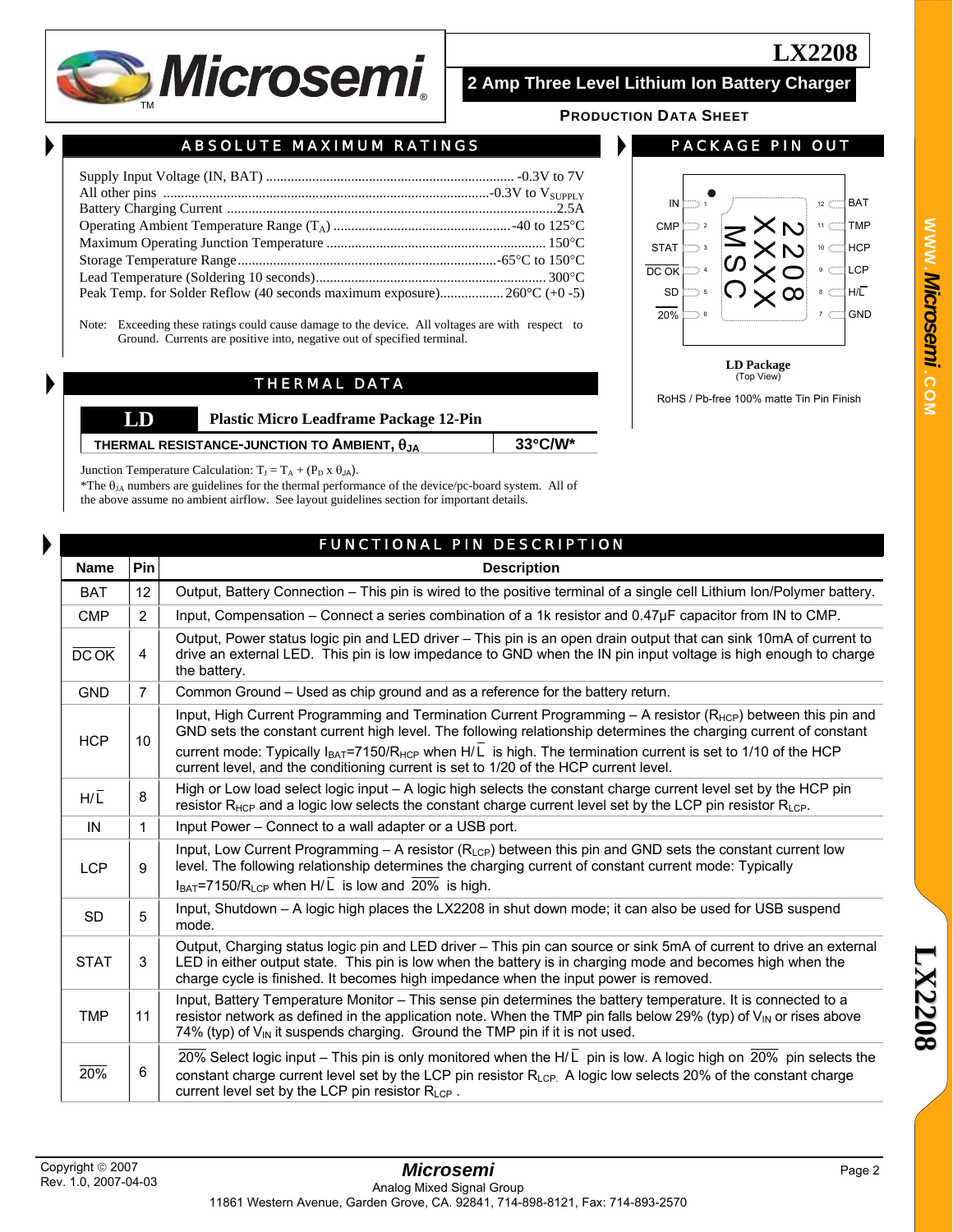**Microsemi** 

# **2 Amp Three Level Lithium Ion Battery Charger**

**LX2208**

#### **PRODUCTION DATA SHEET**

| I<br>I<br>I |
|-------------|

#### ELECTRICAL CHARACTERISTICS

Unless otherwise specified, the following specifications apply over the operating ambient temperature -40°C  $\leq T_A \leq 85$ °C and the following test conditions:  $V_{IN} = 5.0V$ ;  $V_{SD} = Low$ ;  $V_{H/L} = High$ ,  $V_{Z0\%} = High$ ;  $V_{BAT} = 3.6V$ ;  $R_{HCP} = 15.8k$ ;  $R_{LCP} = 15.8k$ ;  $V_{TMP} = 0V$ .

| <b>Parameter</b>                                         | Symbol<br><b>Test Conditions</b> |                                                                                  | LX2208      |              |                | <b>Units</b> |
|----------------------------------------------------------|----------------------------------|----------------------------------------------------------------------------------|-------------|--------------|----------------|--------------|
|                                                          |                                  |                                                                                  | Min         | <b>Typ</b>   | <b>Max</b>     |              |
| <b>INPUT CIRCUITRY</b>                                   |                                  |                                                                                  |             |              |                |              |
| Input Voltage                                            | $V_{IN}$                         |                                                                                  | 4.35        | 5            | 6              | V            |
| Under Voltage Charging Lockout                           | $V_{IN(UVLO)}$                   | Rising input $V_{BAT} = 2.8V$                                                    | 2.9         | 3.1          | 3.3            | $\vee$       |
| IN UVLO Hysteresis                                       |                                  |                                                                                  |             | 225          |                | mV           |
|                                                          |                                  | $V_{BAT} = 4.2V$ (battery charged)                                               |             | $\mathbf{1}$ | $\overline{2}$ | mA           |
| <b>IN Input Supply Current</b>                           | $I_{\text{IN}}$                  | SD = High (shutdown mode)                                                        |             | 10           | 50             | μA           |
| <b>BATTERY CHARGER</b>                                   |                                  |                                                                                  |             |              |                |              |
| Constant Voltage Charging                                | $V_{BAT}$                        | $I_{BAT}$ < 100mA @ 25°C (4.5V to 5.5V)                                          | 4.18        | 4.2          | 4.22           | V            |
| <b>Constant Voltage Charging</b>                         | V <sub>BAT</sub>                 | $I_{BAT}$ < 100mA (4.5V to 5.5V)                                                 | 4.16        | 4.2          | 4.24           | $\vee$       |
| <b>Constant Voltage Charging</b>                         | $V_{BAT}$                        | $I_{BAT}$ < 100mA (4.35V to 6V)                                                  | 4.10        | 4.2          | 4.24           | $\mathsf V$  |
| Charge Current                                           | $I_{BAT}$                        | $R_{\text{HCP}}$ = 3.57k                                                         | 1800        | 2000         | 2200           | mA           |
| Charge Current                                           | <b>I</b> BAT                     | $R_{HCP}$ = 7.15 $k$                                                             | 900         | 1000         | 1100           | mA           |
| Charge Current                                           | $I_{\text{BAT}}$                 | $R_{HCP}$ = 15.8k                                                                | 400         | 453          | 500            | mA           |
| Low Level Charge Current                                 | $I_{BAT}$                        | $V_{H/\bar{L}}$ = Low                                                            | 408         | 453          | 476            | mA           |
| 20% Charge Current Ratio                                 | <b>I</b> BAT                     | $I(V_{\overline{20\%}} = Low) / I (V_{\overline{20\%}} = High)$ ; $V_{HI} = Low$ | 18          | 20           | 22             | %            |
| <b>Condition Current</b>                                 | $I_{\text{BAT}}$                 | $\overline{V_{BAT}}$ < $V_{CCT}$ ; R <sub>HCP</sub> = 3.57k                      | 50          | 100          | 150            | mA           |
| <b>Condition Current</b>                                 | $I_{BAT}$                        | $V_{BAT}$ < $V_{CCT}$ ; R <sub>HCP</sub> = 7.15k                                 | 25          | 50           | 75             | mA           |
| <b>Conditioning Current Threshold</b>                    | V <sub>BAT</sub>                 | Rising Battery Voltage                                                           | 2.5         | 2.7          | 2.9            | $\vee$       |
| <b>Termination Current</b>                               | $I_{BAT}$                        | $R_{HCP}$ = 3.57 $k$                                                             |             | 250          |                | mA           |
| <b>Termination Current</b>                               | <b>I</b> BAT                     | $R_{HCP}$ = 7.15 $k$                                                             |             | 125          |                | mA           |
| Top Off Threshold                                        | $\mathsf{V}_{\mathsf{BAT}}$      | $0^{\circ}C \leq T_A \leq 85^{\circ}C$                                           | 96          | 97           | 98             | %            |
| Top Off Threshold                                        | V <sub>BAT</sub>                 | -40°C $\leq$ T <sub>A</sub> $\leq$ 85°C                                          | 96          | 97           | 98.5           | %            |
| <b>Battery Drain Current</b>                             | $I_{BAT}$                        | $V_{BAT}$ = 4.2V (battery charged, $V_{IN}$ > 4.5V)                              |             | 5            | 15             | μA           |
| <b>Battery Drain Current</b>                             | <b>I</b> BAT                     | $V_{BAT} > V_{IN}$                                                               |             | 5            | 15             | μA           |
| <b>Battery Drain Current</b>                             | <b>I</b> BAT                     | V <sub>SD</sub> =High (shutdown mode)                                            |             | 2.5          | 5              | μA           |
| <b>LOGIC</b>                                             |                                  |                                                                                  |             |              |                |              |
| <b>STAT High Output</b>                                  | $V_{\text{STAT}}$                | $V_{IN}$ = 5.0V, $I_{DRV}$ = -5mA                                                | 4.2         | 4.5          | 5              | V            |
| <b>STAT Low Output</b>                                   | V <sub>STAT</sub>                | $V_{IN}$ = 5.0V, $I_{DRV}$ = 5mA                                                 |             |              | 0.5            | V            |
| Input Logic: SD, $H/\overline{L}$ , 20%                  | $V_{LOG}$                        | Input Logic Threshold                                                            | 450         | 725          | 1000           | mV           |
|                                                          |                                  | Input Current, V <sub>LOG</sub> = 2V                                             | $\mathbf 0$ | 2.5          | 5              |              |
| Input Current : SD, $H/\overline{L}$ , $\overline{20\%}$ | $I_{LOG}$                        | Input Current, $V_{LOG} = 0V$                                                    | $-2$        | 0            | $\overline{2}$ | μA           |
|                                                          |                                  | Logic Hi Output, 10k Pull up to 3.3V                                             | 3.2         |              |                |              |
| Output Logic: DCOK                                       | $V_{LOG(OUT)}$                   | Logic Low Output, I <sub>LOG</sub> = 10mA                                        |             |              | 0.5            | V            |
| <b>BATTERY TEMPERATURE MONITOR</b>                       |                                  |                                                                                  |             |              |                |              |
| Cold Threshold                                           | V <sub>TFB</sub>                 | <b>Rising Voltage</b>                                                            | 72          | 75           | 76.5           | $%V_{IN}$    |
| Cold Threshold                                           | V <sub>TFB</sub>                 | <b>Falling Voltage</b>                                                           | 70.5        | 72           | 74             | $%V_{IN}$    |
| <b>Hot Threshold</b>                                     | V <sub>TFB</sub>                 | <b>Falling Voltage</b>                                                           | 27          | 28           | 30             | $%V_{IN}$    |
| <b>Hot Threshold</b>                                     | V <sub>TFB</sub>                 | <b>Rising Voltage</b>                                                            | 28          | 30           | 31             | $%V_{IN}$    |
| <b>TFB Disable Volt</b>                                  | V <sub>TFB</sub>                 |                                                                                  | 70          | 100          | 150            | mV           |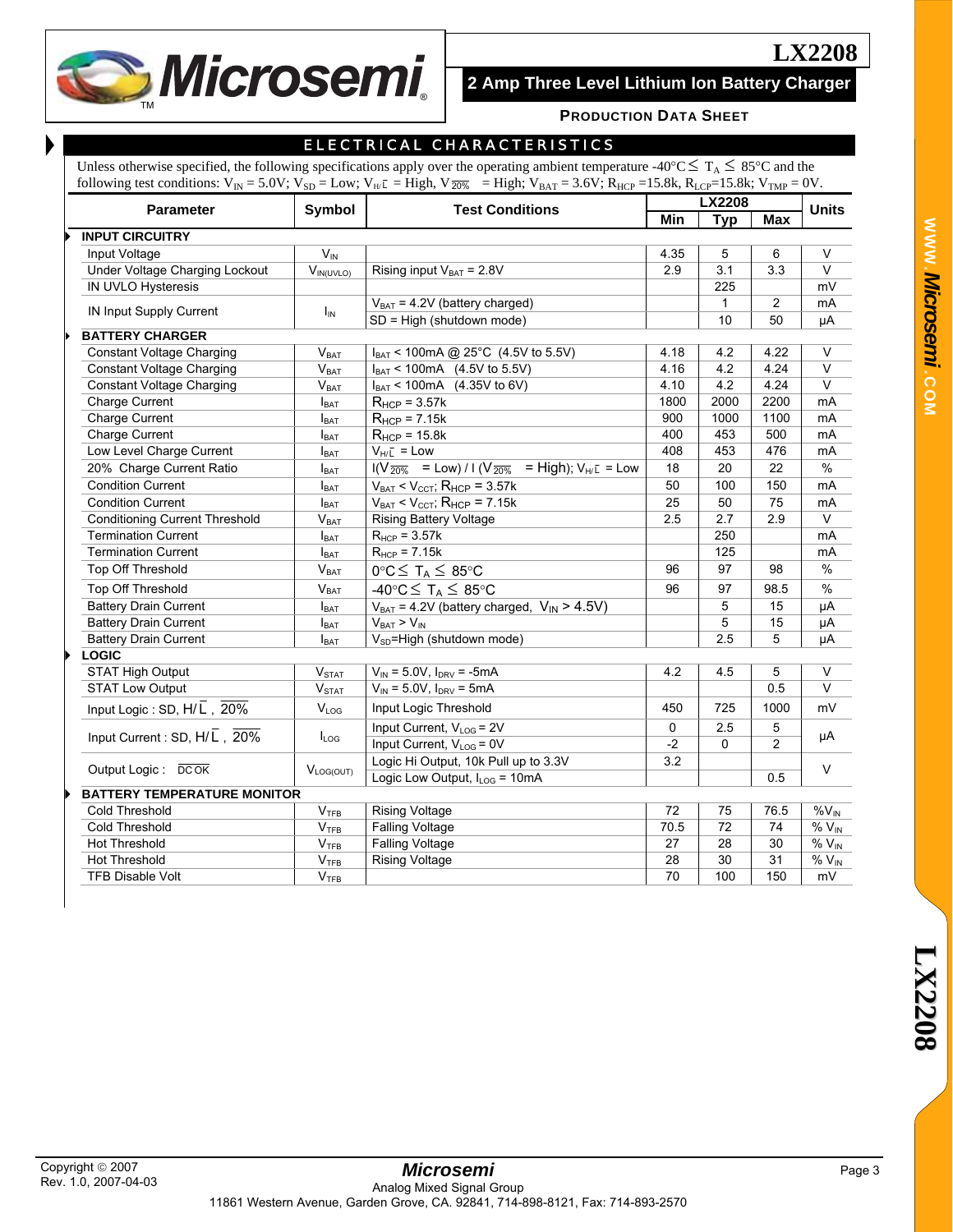

**2 Amp Three Level Lithium Ion Battery Charger**

**PRODUCTION DATA SHEET**





**WWW.**

*Microsemi .*

**COM**

**8**

Page 4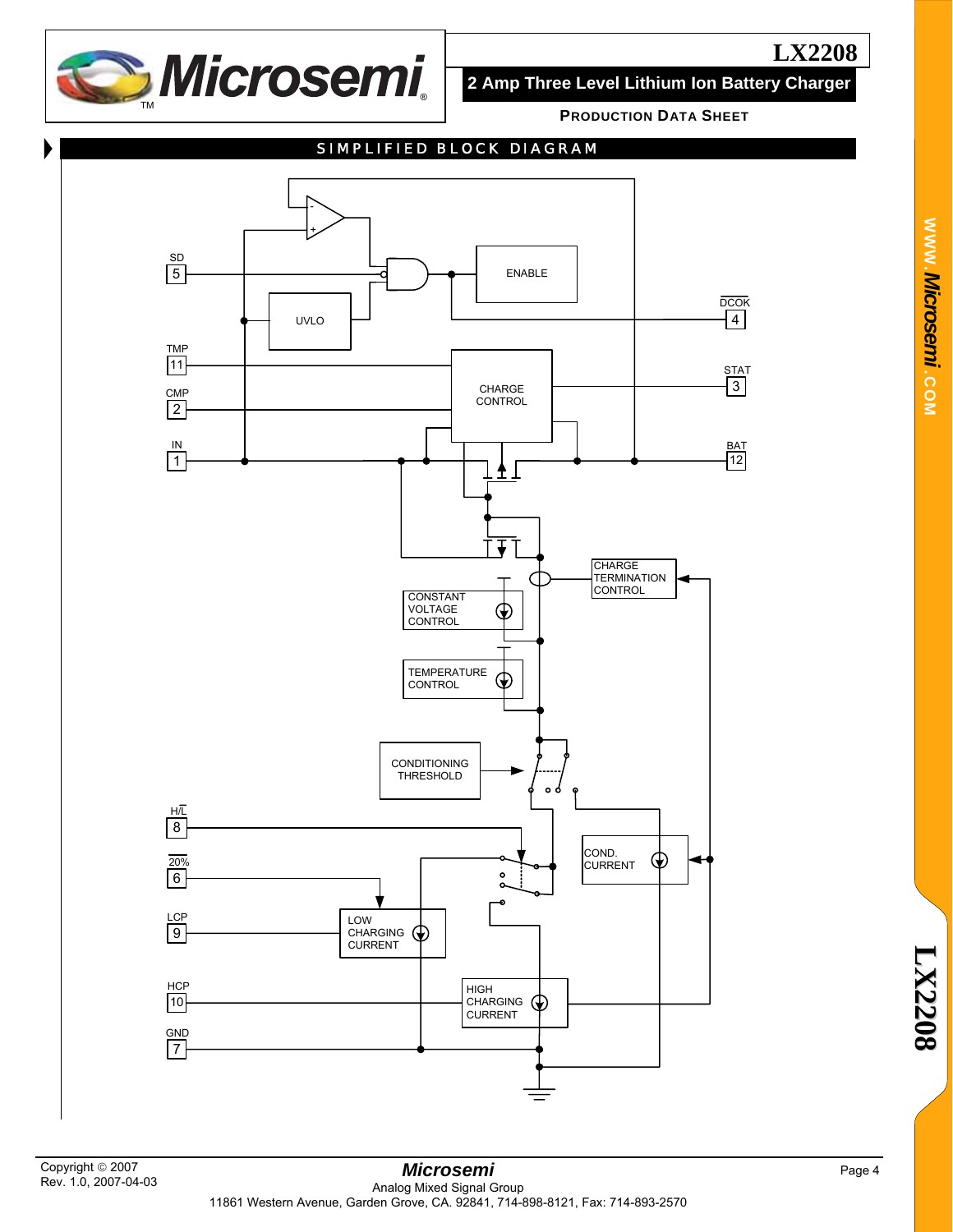

**2 Amp Three Level Lithium Ion Battery Charger**

**PRODUCTION DATA SHEET**



Copyright © 2007 Rev. 1.0, 2007-04-03

#### *Microsemi*  Analog Mixed Signal Group 11861 Western Avenue, Garden Grove, CA. 92841, 714-898-8121, Fax: 714-893-2570

Page 5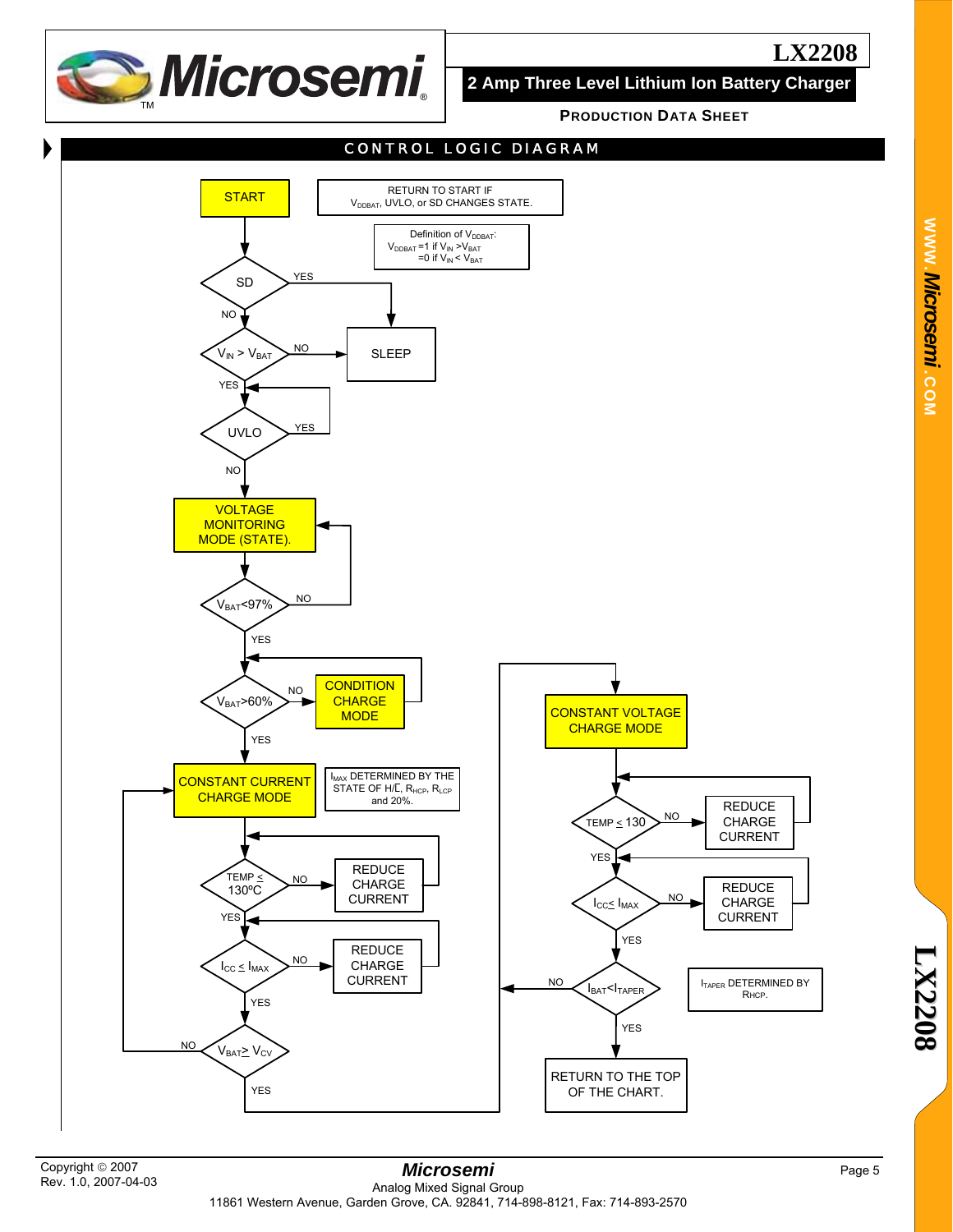

**2 Amp Three Level Lithium Ion Battery Charger**

**PRODUCTION DATA SHEET**



**Figure 1 –** Typical Application – 2A adapter charge current and 500mA or 100mA maximum USB charge currents. A grounded spare pin in the USB power cable can be used to sense when the 500mA USB current power source is being used. This application also uses three LED indicators for Power attached, Battery Charging and Battery Full. This configuration also implements circuitry to lockout battery charging if the battery is less than 0°C or greater than 60°C.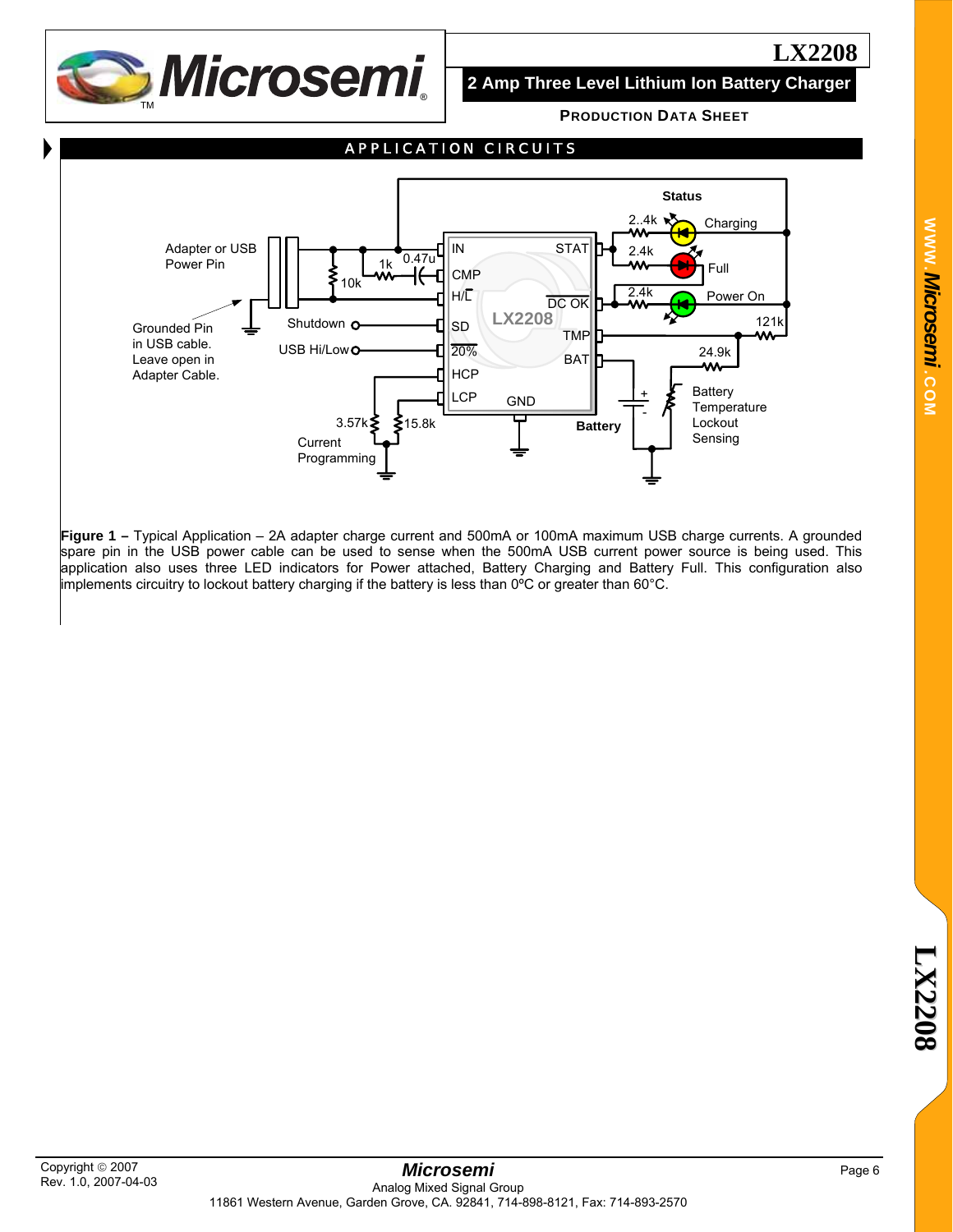**S**Microsemi

**2 Amp Three Level Lithium Ion Battery Charger**

**PRODUCTION DATA SHEET**

# THEORY OF OPERATION

#### **GENERAL DESCRIPTION**

The LX2208 charges a single cell Lithium Ion or Lithium Polymer battery using two steps: a constant current mode followed by a constant voltage mode. The maximum charging current during the Constant Current Mode of the charging profile can be logically set (using  $H/\overline{L}$  pin) to two resistor-programmable levels. The resistor R<sub>HCP</sub> connected between HCP and GND pin sets the higher level current. The resistor  $R_{\text{LCP}}$  connected between LCP and GND pin sets the lower level current. There is also a  $\overline{20\%}$  logic input that selects either the full current set by the LCP resistor  $R_{LCP}$  or 20% of that value. The charger will terminate constant voltage charging once the current drops below the taper current setting which is 10% of the high charge current setting (determined by HCP resistor  $R_{\text{HCP}}$  value).

#### **CONDITIONING CURRENT CHARGE MODE**

A conditioning current is applied to batteries that are deeply discharged and have a terminal voltage less than 60% of the constant voltage level. The conditioning current is 5% of the HCP programmable constant current level. Once the battery terminal voltage exceeds the conditioning current threshold, the full constant current level is applied (unless charging current is limited by one of the other charger control loops).

#### **CHARGE TERMINATION MODE**

To increase system battery life and avoid float charging, the LX2208 disconnects the charger once the battery has been fully charged. The charge termination state occurs at the end of constant voltage mode. The termination current is set by the value of the resistor  $R_{\text{HCP}}$  connected between HCP pin and GND. The STAT pin changes state when charging is completed.

#### **TOP OFF CHARGE MODE**

Once the charger has completed a charge cycle, if power remains applied, the LX2208 enters a Voltage Monitoring mode. In this mode, the LX2208 monitors the battery terminal voltage and applies a top off charge if the battery voltage drops below the top off threshold.

#### **ADAPTER OR USB SELECTION**

The LX2208 supports battery charging from a system that provides adapter power or USB power using the same external connector. Figure 1 shows one example of a system using a special USB adapter cable to determine whether the power source is USB or Wall Adapter. Similarly, if the system processor senses the absence of USB data, it can logically set the  $H/\overline{L}$  logic level high to allow a higher charge current to be used.

#### **INPUT SUPPLY QUALIFICATION**

If the input supply is not high enough for the internal 4.2V reference to operate, charge termination will be prevented. This may be useful if supply is severely current limited.

#### **USB CHARGE MODE AND CURRENT LIMIT**

The LX2208 is fully compliant with, and supports, the USB specifications – the Low Power Peripheral (100mA) and High Power Peripherals (500mA). USB current levels can be set using the appropriate values of the LCP programming resistor R<sub>LCP</sub>. 20% logic input selects USB high/low charge current. When the SD pin is pulled high, the USB input enters Shut Down mode and will not present a load to the IN pin.

#### DC OK

The IN input is monitored and  $\overline{DCOK}$  is set to a logic low to report the presence of the power source with sufficient voltage to charge the battery. The  $\overline{DCOK}$ threshold is the larger of the UVLO threshold or the battery voltage.

#### **PROTECTION FEATURES**

Conditioning Current Mode – If the battery terminal voltage is less than 2.7V, the battery charger will reduce the charge current to 5%. This also protects the appliance from overheating by trying to drive the full charging current into a short circuited battery.

Under Voltage Lockout – The charge cycle will not start until the IN voltage rises above 3.1V. Hysteresis helps alleviate chattering on and off.

Thermal Control Loop – If the power dissipation of the charger becomes excessive, the charge current will be linearly reduced to prevent the die temperature from getting above 140°C. This does not cause the charge cycle to stop.

Reverse Current Blocking – If IN input is grounded, current will not flow from the BAT pin through the charger. No external blocking diode is required on the input.

Shut Down Mode – If the SD pin is asserted a logic high, the charger enters a shut down mode where a very low quiescent current prevents drain from the battery.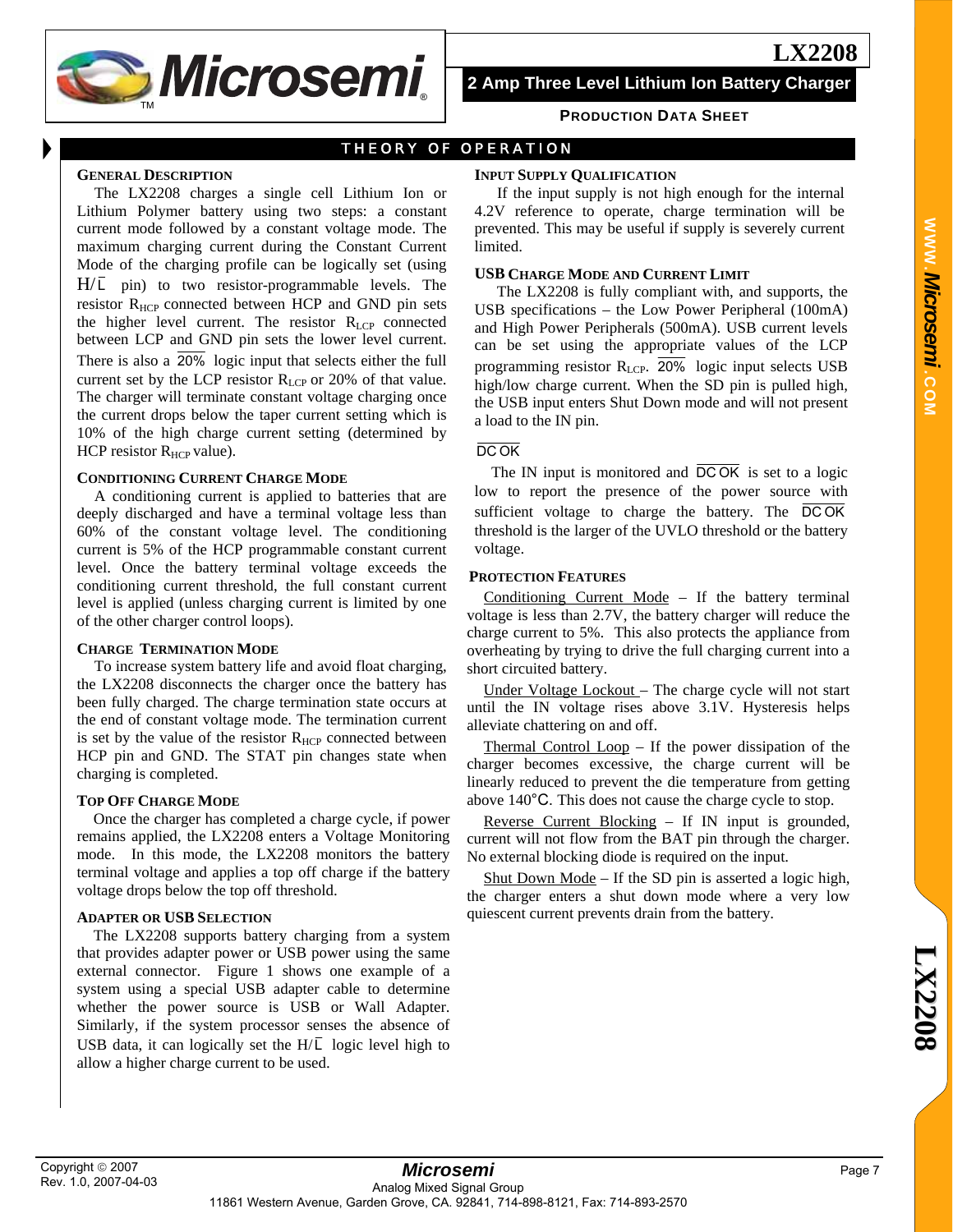

**2 Amp Three Level Lithium Ion Battery Charger**

#### **PRODUCTION DATA SHEET**

## APPLICATION NOTE

#### **LAYOUT**

In the layout of the Printed Circuit Board (PCB) it is important to provide a low thermal impedance path from the thermal pad on the bottom of the LX2208 package to the ground plane of the circuit board to maximized heat dissipation. Generally this is accomplished by the use of multiple thermal vias. This insures the LX2208 stays cool and can provide the maximum charge current to minimize the time required to charge the battery.

For latch-up prevention purpose, it is important to place 10µF capacitors (X5R or X7R dielectric) close to the IN and BAT pins. With long input cables to the adapter or USB, it is best to use a sheathed cable or twisted wire cable which is typical of most applications.

The CMP 0.47µF capacitor and 1k resistor should be placed close to the CMP pin and IN pin; the CMP pin is located adjacent to the IN pin to facilitate this.

#### **CURRENT PROGRAMMING RESISTORS**

The LX2208 has two programming resistors to control the battery charging current during the constant current charging mode of the battery charging cycle. When the  $H/\overline{L}$  pin is high (selecting the High Current charging mode), the charge current is determined by the value of the HCP programming resistor  $R_{HCP}$ . The maximum charge current is determined by the programming current at either the HCP or LCP programming pins (depending on the state of  $H/\overline{L}$ ); the range of each of these channels is identical. The programming current is the HCP or LCP pin voltage (typically 1.25V) divided by the value of the programming resistor. For example, the HCP current with a 7.15k resistor to GND is:



Using the table above it can be seen that for a programming current value of 175µA, the corresponding maximum charge current is 1A.

The termination current determines the point at which the charge cycle is terminated and the battery is determined to be fully charged. The termination current is determined by the value of the HCP programming current as determined by the HCP programming resistor  $R_{HCP}$ . For a value of  $I_{HCP} = 175 \mu A$  (as was used in the previous example), the termination current from the chart below can be seen to be 100mA.



The termination current is always roughly 10% of the maximum charge current set by the HCP resistor  $R_{\text{HCP}}$ .

| $R_{HCP}$                          |
|------------------------------------|
| 169.28k                            |
| 88.67k                             |
| 15.80k                             |
| 9.75k                              |
| 7.15k                              |
| $3.56k*$                           |
| $*$ R <sub>HCP</sub> minimum value |
| $R_{HCP}$                          |
| 169.28k                            |
| 88.67k                             |
| 15.80k                             |
| 9.75k                              |
| 7.15k                              |
| $3.56k*$                           |
|                                    |

**WWW.**

*Microsemi .*

**COM**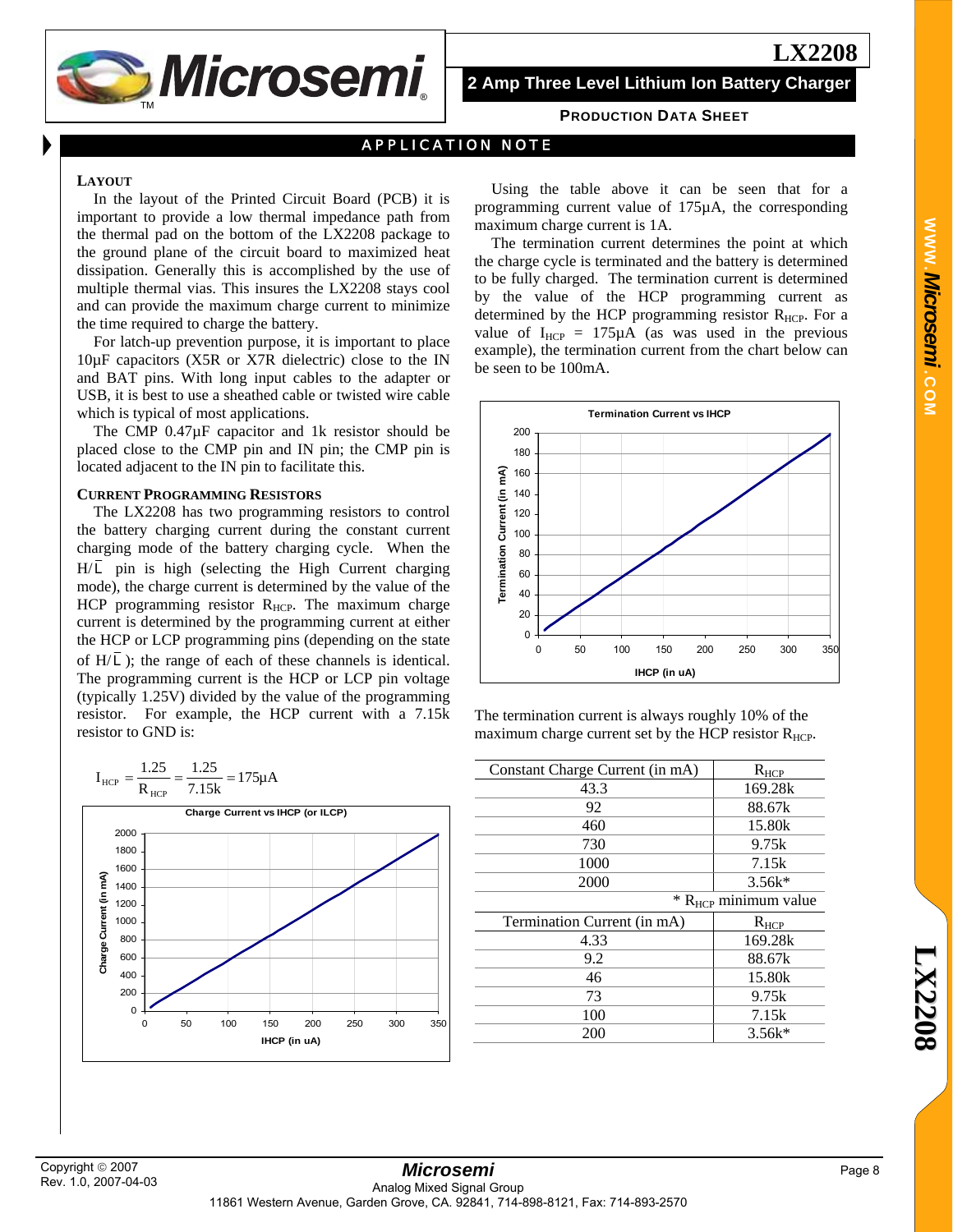

**2 Amp Three Level Lithium Ion Battery Charger**

#### **PRODUCTION DATA SHEET**

## APPLICATION NOTE

#### **BATTERY TEMPERATURE MONITOR**

The LX2208 has an input to monitor the battery temperature during battery charging; this method assumes the battery pack contains a thermistor expressly for this purpose. A typical Lithium Ion battery should only be charged within a temperature range of 0°C to 60°C. For this calculation, a Vishay NTHS0402N01N1003J Thermistor was used. This thermistor has the value of 327kΩ at 0°C, 100kΩ at 25°C and 24.9k $\Omega$  at 60°C. The thermistor must be biased with a Thevenin voltage source and series resistance to achieve the proper TMP thresholds. A fixed value resistor is added in series with the thermistor to prevent it from becoming too low impedance at high temperatures and causing the TMP input to default to off.



Using a value of  $R_{MIN}$  that is equal to the thermistor temperature at 60°C works well; therefore, for this example, set the value of  $R_{MIN}$  to 24.9k. This has the effect of adding 24.9k to the thermistor resistance values so it becomes  $352kΩ$  at 0°C,  $125kΩ$  at  $25°C$  and 49.8kΩ at 60°C.

The equations for  $R_{TH}$  and  $V_{TH}$  are, using Cold Temperature Fault Threshold average of 74% and the Hot Temperature Fault Threshold average of 29% of  $V_{IN}$ :

$$
\frac{V_{TH}}{V_{IN}} = \frac{0.29 \times 0.74 \times (R_{T=0°C} - R_{T=60°C})}{(0.29 \times R_{T=0°C}) - (0.74 \times R_{T=60°C})}
$$

$$
= K = 0.99
$$

$$
R_{TH} = \left(\frac{K}{0.74} - 1\right) \times R_{T=0°C} = 121k
$$

Where R at temperature is the sum of the thermistor plus  $R_{MIN}$ .

To finish the design it is necessary to create the Thevenin Voltage and resistance using a voltage divider from the input pin (IN).



The values of R1 and R2 can be calculated as:

$$
R1 = \frac{R_{\text{TH}}}{K} = 122k
$$

$$
R2 = \frac{R_{1} \times R_{TH}}{R_{1} - R_{TH}} = 14,800k
$$

In this case, it is not necessary to use R2, because the value is so large it is insignificant. In this case,  $R1 = R_{TH}$ .

The final circuit for this example is:



The TMP voltages with this circuit are:

| TEMP (°C) | $R_{NTC}$ | $V$ <sub>TMP</sub> (% $V_{IN}$ ) |
|-----------|-----------|----------------------------------|
| $-20$     | 971k      | 89%                              |
|           | 327k      | 74%                              |
| 25        | 100k      | 51%                              |
| 60        | 24.9k     | 29%                              |
| 80        | 12.6k     | 24%                              |

At the trip point threshold, there may be chattering on and off of the charging current. However, as the temperature increases or decreases further from the trip point threshold, the chattering will stop.

**L X 2 2 0**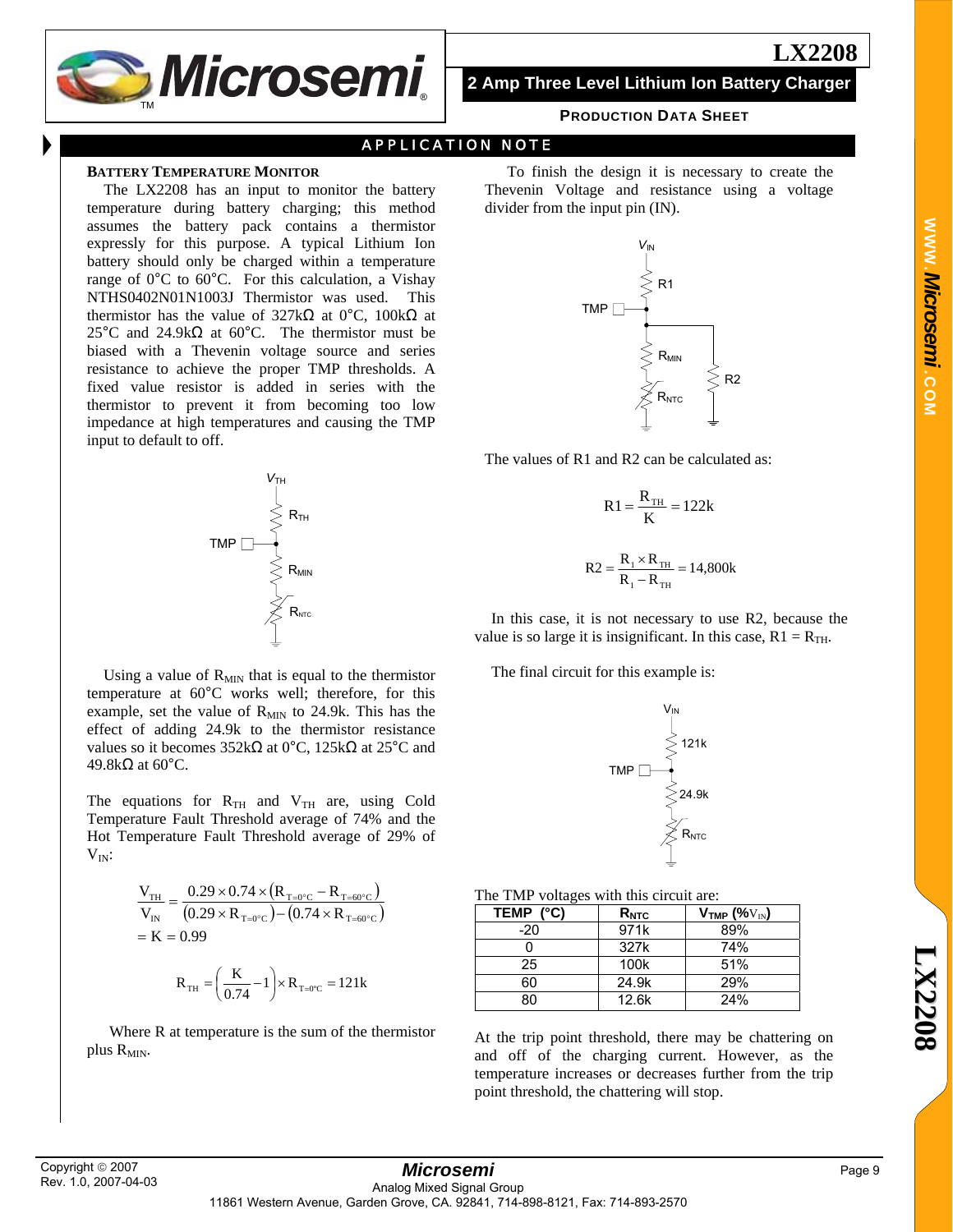

**2 Amp Three Level Lithium Ion Battery Charger**

**LX2208**

#### **PRODUCTION DATA SHEET**

## APPLICATION NOTE

#### **POWER STATUS INDICATORS**

The STAT pin is designed to source or sink current. LEDs can be configured to indicate charging or battery full. The battery full indicator can be connected to DCOK rather than GND to insure it is off when the input power is removed and the STAT pin and  $\overline{DCOK}$  pin go to a high impedance state.

| <b>Conditions</b>       | <b>STAT</b> |
|-------------------------|-------------|
| Charge in Process       | Low         |
| <b>Charge Completed</b> | High        |
| Input Power Removed     | Hi 7        |



#### CHARGING PROFILE CONDITIONING CURRENT